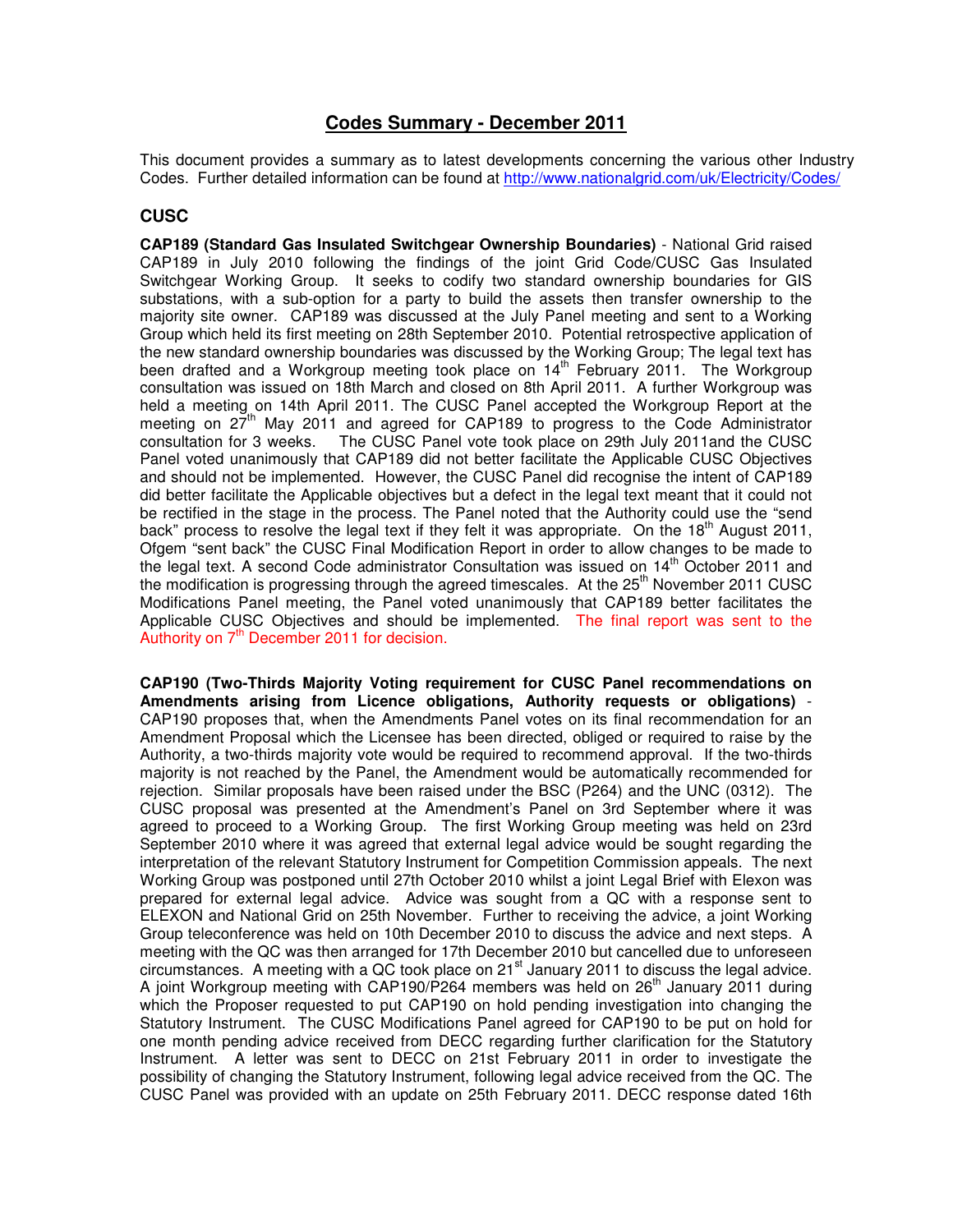March to the CAP190 Chair confirmed that they are unable to make a formal consideration at this stage, due to busy Parliamentary timetable, and have therefore asked the Workgroup to consider another approach. The CUSC Panel agreed for CAP190 to be placed on hold until CMP196 is being progressed. The CUSC Panel agreed a 4 month extension to CAP190. CMP196 was progressed which addressed the issue raised in CAP190 relating to 'recommendations' in the CUSC Modification Report. At the July 2011 CUSC Panel, in light of the like-for-like BSC and UNC proposals being rejected by the Authority, the Panel agreed by majority that the CAP190 Workgroup should not be extended further. The Proposer chose not to withdraw CAP190 and subsequently the Workgroup Report will be presented to the CUSC Panel in August with the intention of it proceeding to Code Administrator Consultation. The CUSC Panel accepted the Workgroup Report and agreed that CAP190 to progress to the Code Administrator Consultation for three weeks. At the 28<sup>th</sup> October 2011 CUSC Modifications Panel meeting, the Panel voted by a 6 to 2 majority that CAP190 better facilities the Applicable CUSC Objectives and so should be implemented. The Final CUSC Modification Report was submitted to the Authority for decision on 10<sup>th</sup> November 2011. The Authority rejected CAP190 on 13<sup>th</sup> December 2011.

**CMP192 (Arrangements for Enduring Generation for User Commitment)** – CMP192 seeks to add a new section to the CUSC defining the Principles of User Commitment as they pertain to electricity generators and will detail the methodology that will be used to determine individual generator's liabilities and the level of securities required. It was presented to the CUSC Panel in February where it was agreed to proceed to a Workgroup. The Panel agreed to a one month extension for CMP192 to allow for 2 additional Workgroup meetings to take place. A further 1 month extension was then requested and agreed by the Panel with no objection from Ofgem to allow for further meetings and a longer consultation period. A further two Workgroup meetings have taken place. The Panel voted by majority that CMP192 WACMs 5, 6, 7, 8, 11 and 12 better facilitate the Applicable CUSC Objectives. There was no majority support for any of the WACMs as 'best' meeting the Applicable CUSC Objectives; however WACM 8 had the highest number of votes, receiving 3 out of 8 possible votes. CMP192 Final CUSC Modification Report was sent to the Authority on 22<sup>nd</sup> November 2011 for decision.

**CMP197 (Amendment to Qualifying Guarantor)** - CMP197 was raised by Opus Energy Ltd and seeks to allow companies who do not meet the current Approved Credit Rating criteria to provide guarantees. This will remove discrimination towards smaller parties who are typically not large enough to establish an Approved Credit Rating and have to use other methods. CMP197 was presented to the CUSC Modifications Panel on  $6<sup>th</sup>$  May. The CUSC Modifications Panel agreed that CMP197 should follow the Standard CUSC Modifications process via a Workgroup.Two Workgroup meetings have been held and the Workgroup Report was presented at the CUSC Panel meeting on 26<sup>th</sup> August 2011. The Panel agreed for CMP197 to proceed to the Code Administrator consultation. At the  $28<sup>th</sup>$  October 2011 CUSC Modifications Panel meeting, the Panel voted by a 7 to 1 majority that CMP197 better facilitates the Applicable CUSC Objectives and should be implemented. The Final CUSC Modification Report was submitted to the Authority for decision on the 10<sup>th</sup> November 2011. The Authority approved CMP197 on 15<sup>th</sup> December 2011 with an implementation date of  $3<sup>rd</sup>$  January 2012.

**CMP198 (Proposer Ownership of CUSC Modification Proposals)** - CMP198 allows the Proposer to change their proposal by giving notice to the Chair of the Workgroup up to the point of the Workgroup Vote, prior to the CA Consultation. If the Proposer has not given notice of their intent to vary the proposal, the Chair of the Workgroup at the point of the Workgroup vote will give the Proposer a final opportunity to vary the proposal. CMP198 was presented to CUSC Modifications Panel on 27th May 2011. The CUSC Modifications Panel agreed that CMP198 should follow the Standard CUSC Modifications process via a Workgroup. The CMP198 Workgroup Report was presented at the CUSC Panel meeting on 30<sup>th</sup> September 2011 and the Panel agreed for CMP198 to proceed to the Code Administrator consultation. At the 25<sup>th</sup> November 2011 CUSC Modifications Panel meeting, the Panel voted unanimously that CMP198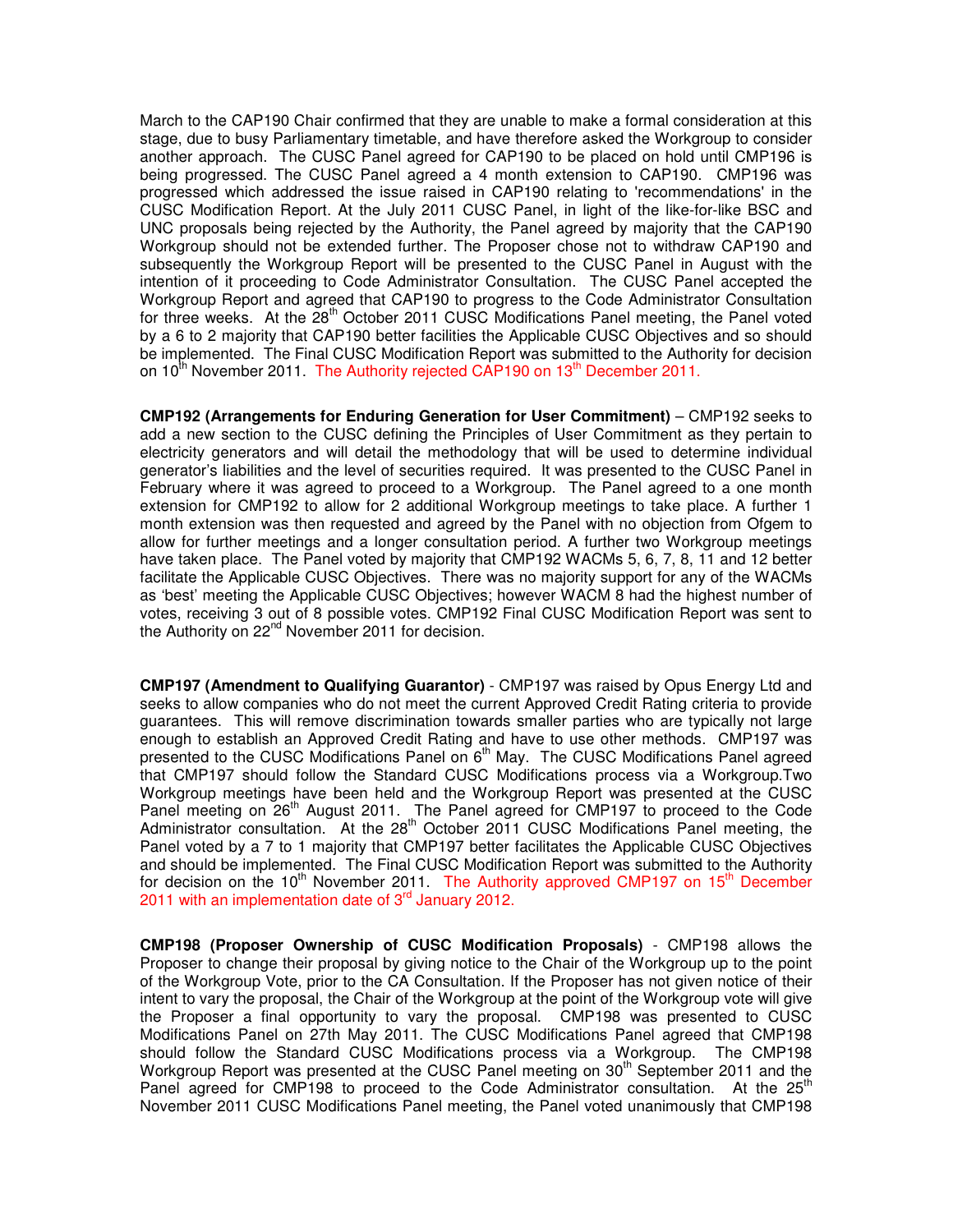original better facilitates the Applicable CUSC Objectives and should be implemented. The final CUSC Modification Report was submitted to the Authority on the  $8<sup>th</sup>$  December 2011.

**CMP199 (Reactive Despatch Network Restrictions)** – CMP199 is a consequential change from Grid Code Modification E/11 (Reactive Despatch Network Restrictions) which introduces a new definition of a "Reactive Despatch to Zero MVAr Network Restriction" to allow National Grid to despatch such restricted generators providing they can provide zero MVAr. This CUSC Modification Proposal aligns the CUSC with the Grid Code to allow payments to generators which have a reactive despatch restriction in place whereby they will be paid accordingly if have been despatched by National Grid. CMP199 was presented to CUSC Modifications Panel on 26<sup>th</sup> August 2011 who agreed that the modification should be progressed directly to Code Administrator Consultation. At the 28<sup>th</sup> October 2011 CUSC Modifications Panel meeting, the Panel voted unanimously that CMP199 better facilitates the Applicable CUSC Objectives and should be implemented. The final CUSC Modification Report was submitted to the Authority for decision on the 10<sup>th</sup> November 2011. The Authority approved CMP199 on 15<sup>th</sup> December 2011 with an implementation date of  $3<sup>rd</sup>$  January 2012.

**CMP200 (Generator Led Due Diligence Review)** - CMP200 aims to implement changes identified from a due diligence review that was conducted by National Grid and Ofgem on the Generator build changes that were implemented into the CUSC in December 2010. CMP200 was presented to CUSC Modifications Panel on 25<sup>th</sup> November 2011. The CUSC Modifications Panel agreed that CMP200 should be progressed directly to Code Administrator Consultation and the CUSC Modification Report to be presented to the January 2012 Panel meeting. The CUSC Panel agreed for CMP200 to be put on hold for 1 month whilst changes to the like-for-like Grid Code proposal are made.

**CMP201 (Removal of BSUoS Charges from Generators)** - CMP201 seeks to align GB market arrangements with those prevalent within other EU member states. This will deliver more effective competition and trade across the EU and so deliver benefits to all end consumers. It is proposed that Balancing Services Use of System (BSUoS) charges, which are currently charged to all liable CUSC parties on a non locational MWh basis, are removed from GB generators. This will effectively align the GB 'generation stack' with those in other EU markets, thus facilitate equitable competition with generation in other EU markets which are not subject to such charges. CMP201 was presented to CUSC Modifications Panel on  $16<sup>th</sup>$  December 2011 who agreed that CMP203 should follow the Standard CUSC Modifications process via a Workgroup and present the Workgroup report back to the Panel in April 2012.

**CMP202 (Revised treatment of BSUoS charges for lead parties of Interconnector BM Units)** - CMP202 aims to further the European Commission's objectives of facilitating cross-border access and developing a Europe-wide single internal market in electricity. Interconnectors are, in effect, treated within the EU Third Package as extensions to a Member State's transmission system which facilitate pan-European trade essential to supporting a single Europe-wide market in electricity. In the current GB arrangements, Interconnector flows are treated as if they were a Generator or Demand, which is inconsistent with arrangements across Europe. The Transmission Licence allows NGET to recover revenue in respect of the Balancing Services Activity, including the operation of the transmission system, through Balancing Services Use of System (BSUoS) charges. Liable CUSC parties pay BSUoS charges, based on their energy taken from, or supplied to the transmission system on a non locational MWh basis. BSUoS charges are paid for by all CUSC parties, including Lead Parties for flows on Interconnectors BM Units. This has the effect of reducing the number of occasions where potentially beneficial trades could have taken place and therefore potentially conflicts with the EU objectives. In particular, it creates a barrier to exports from the GB transmission system across Interconnectors.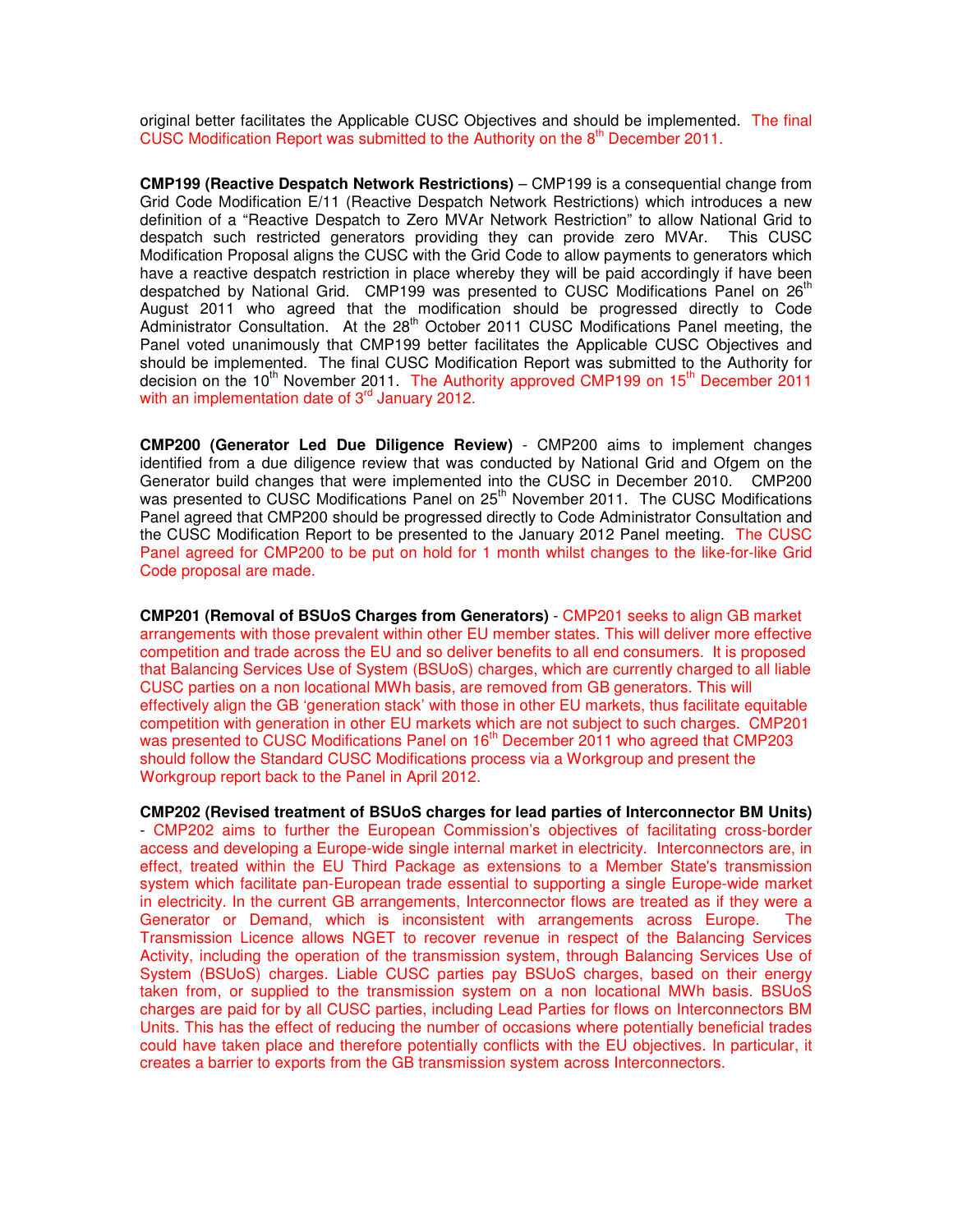In addition, the application of BSUoS to cross-border flows creates a differential between those trades that facilitate competition within a national market and pan European trades that facilitate competition across a single European electricity market. A non physical trader operating within the GB market does not pay BSUoS. However, trades between GB and other Member States, which in the context of a single European market can also be considered as non-physical, are subject to BSUoS charges when they result in flows to / from GB. Efficient trading between GB and other Member States is therefore frustrated by the application of a BSUoS charge. CMP202 aims to address these issues by removing BSUoS charges for Interconnector BM Units, and, in doing so, further align GB arrangements with EU objectives and facilitates greater use of Interconnectors, and encourages further cross-border trading. CMP202 was presented to CUSC Modifications Panel on  $16<sup>th</sup>$  December 2011 and the CUSC Modifications Panel agreed that CMP203 should follow the Standard CUSC Modifications process via a Workgroup and present the Workgroup report back to the Panel in April 2012.

**CMP203 (TNUoS Charging Arrangements for Infrastructure Assets Subject to One-Off Charges)** - CMP203 seeks to align GB market arrangements with those prevalent within other EU member states. This will deliver more effective competition and trade across the EU and so deliver benefits to all end consumers. It is proposed that Balancing Services Use of System (BSUoS) charges, which are currently charged to all liable CUSC parties on a non locational MWh basis, are removed from GB generators. This will effectively align the GB 'generation stack' with those in other EU markets, thus facilitate equitable competition with generation in other EU markets which are not subject to such charges. There should be no adverse effects for GB end consumers, subject to implementation taking account of existing contractual commitments. Aligning the GB market arrangements with other member states better facilitates an efficient functioning internal market in electricity. To that end, GB consumers will benefit from more competitive arrangements delivered through a wider fully functioning competitive market in generation. Whilst the EU Third Package arrangements recognise that different types of market organisation will exist within the wider internal market in electricity, it also acknowledges the need to ensure a level playing field to deliver the full benefits of a competitive internal market in electricity. These objectives are broadly comparable with the objectives applicable to the Charging Methodologies within the CUSC. CMP203 was presented to CUSC Modifications Panel on 16<sup>th</sup> December 2011 who agreed that CMP203 should follow the Standard CUSC Modifications process via a Workgroup and present the Workgroup report back to the Panel in April 2012.

# **Grid Code**

The most recent meeting of the Grid Code Review Panel was held on 17<sup>th</sup> November 2011. The next GCRP will take place on 18<sup>th</sup> January 2011.

#### **Consultations & Reports to the Authority**

#### **2010**

#### **A/10 (Generator Compliance)**

The original Consultation was published in 2010 and a significant number of revisions made to the proposals as a result. Consequently, a Further Consultation for A/10 was published in February 2011 which closed on  $8<sup>th</sup>$  April 2011 with ten responses which, in general, supported the proposals in their new form. The Final Authority Report has been submitted and Ofgem have provided comments on the Report which National Grid is now addressing. Once A/10 has been approved, NGET will raise associated STC Amendment Proposals.

#### **B/10 (Record of Inter-system Safety Precautions (RISSP))**

Consultation published on the 2nd February 2010, responses were requested by the 30<sup>th</sup> March 2010. Five responses have been received and a Report to the Authority has been submitted for a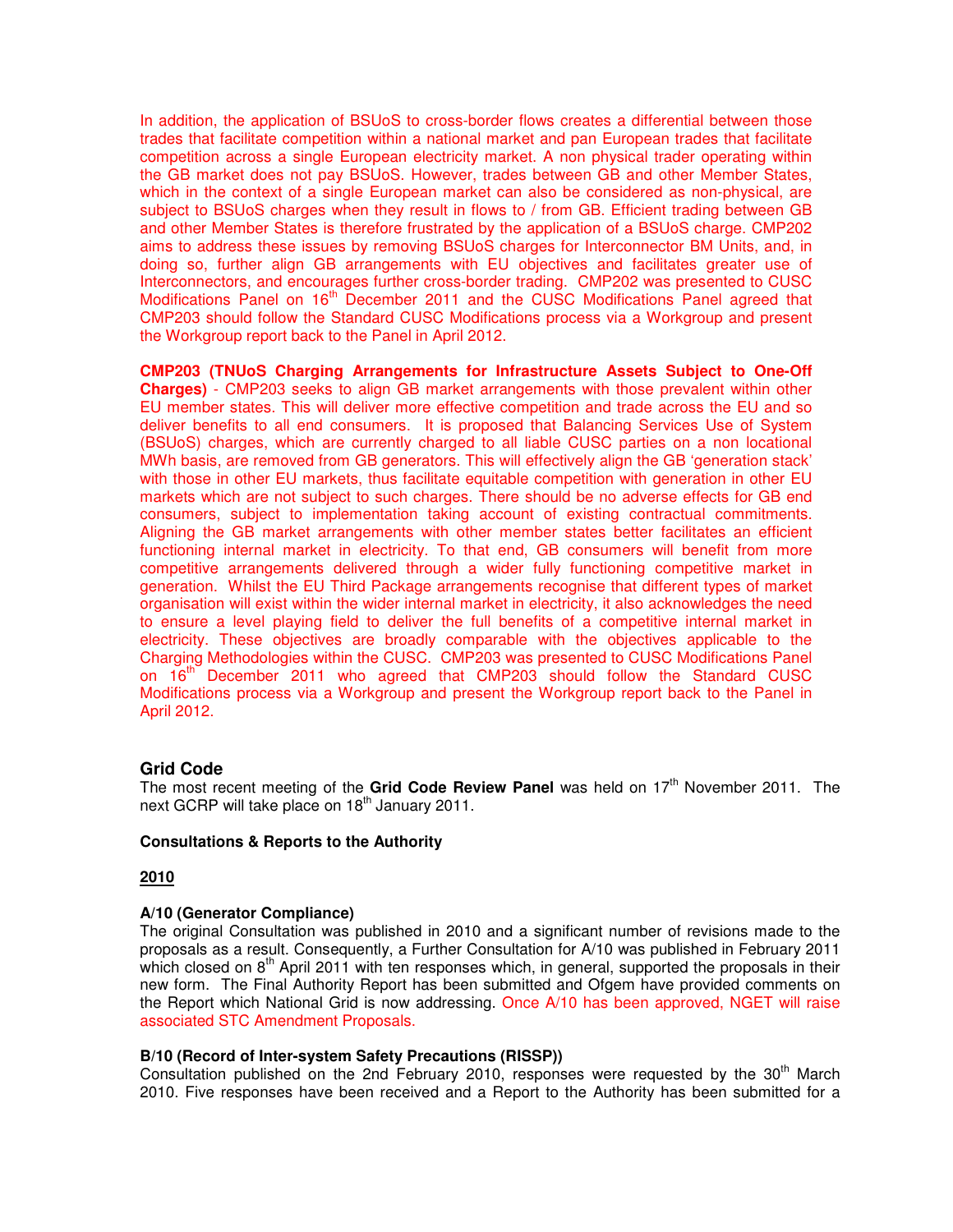decision. Ofgem have raised a couple of questions relating to B/10 and NGET is currently working on resolving these queries before resubmitting a report to the Authority.

#### **2011**

#### **C/11 (BM Unit Data from Intermittent Generation)**

C/11 proposes to amend the definitions of Output Useable (OU) and Physical Notification (PN) within the Grid Code, along with changes to the obligation to follow PNs. The objective of these changes is to improve clarity with regard to data provided by Generating Units powered by Intermittent Power Sources. This Industry Consultation was published on  $18<sup>th</sup>$  May 2011 with responses requested by 16<sup>th</sup> June 2011. Six responses were received and National Grid is currently drafting a Report to the Authority. Following discussion at the September 2011 GCRP, an additional Working Group meeting was held in November to discuss further refinements of the proposals. As the Working Group has been unable to resolve the wider issues relating to BMU Data and intermittent generation, the Commercial Balancing Services Group (CBSG) will be continuing to review the issues.

#### **D/11 (System to Generator Operational Intertripping Schemes)**

Following the conclusion of a previous Grid Code Amendment, F/08, relating to the technical requirements that form part of a system to generator operational intertripping scheme, National Grid was asked by the Authority to review the intertripping scheme descriptions in the Grid Code. It is proposed within this Consultation to amend the definition of "System to Generator Intertripping" so that scheme which use the Relevant Transmission Owner's circuit breaker are included, where all relevant parties have agreed this solution. This Industry Consultation was published on  $20<sup>th</sup>$  May 2011 and four responses were received. The responses have been considered and a consequential change to the CUSC will be raised by National Grid and submitted to the January 2012 CUSC Panel meeting. Following this consideration will need to be given how the tripping of OFTO breakers are to be treated under the STC.

#### **Working Groups**

## **Frequency Response Working Group**

The BSSG Working Group was established to assess the technical and commercial aspects of frequency response for current and future generation mix and new technologies. The working group is to assess the existing Grid Code obligations for appropriateness for the current environment. At the last Working Group meeting (15<sup>th</sup> Oct) it was proposed that a technical sub group was established to determine total system requirements for both inertia and response. The sub group held its first meeting on 15<sup>th</sup> November 2010. Sub-group has now concluded and submitted their report to the Frequency Response Working Group. The Working Group reviewed the report at their meeting on 13<sup>th</sup> January and will report to the January GCRP.

#### **Maintenance Standards (CC.7.7)**

The scope of this group is limited to a review of Grid Code obligation CC.7.7 and Maintenance Standards. The Working Group would be tasked with assessing the current industry codes associated with the notification of Scottish and Offshore generators and Scottish Distribution Network Operators in relation to changes of system fault levels. The intention is to afford these Users with a similar notification and protection as given to Users connected in England and Wales. The last meeting took place on 31<sup>st</sup> October 2011 and a Workgroup report has been submitted to January 2012 GCRP. The Workgroup Report makes reference to the STC Committee needing to review some of the processes in the STC and STCPs in relation to notification of Users being affected by other User works or Transmission Owner works.

#### **BMU Configurations Offshore**

This purpose of this group is to look at development of standard BMU Configuration diagrams for offshore Power Park Modules. The Working Group will assess the current industry code requirements for the relevant reporting of such data, determine what the System Operator requires and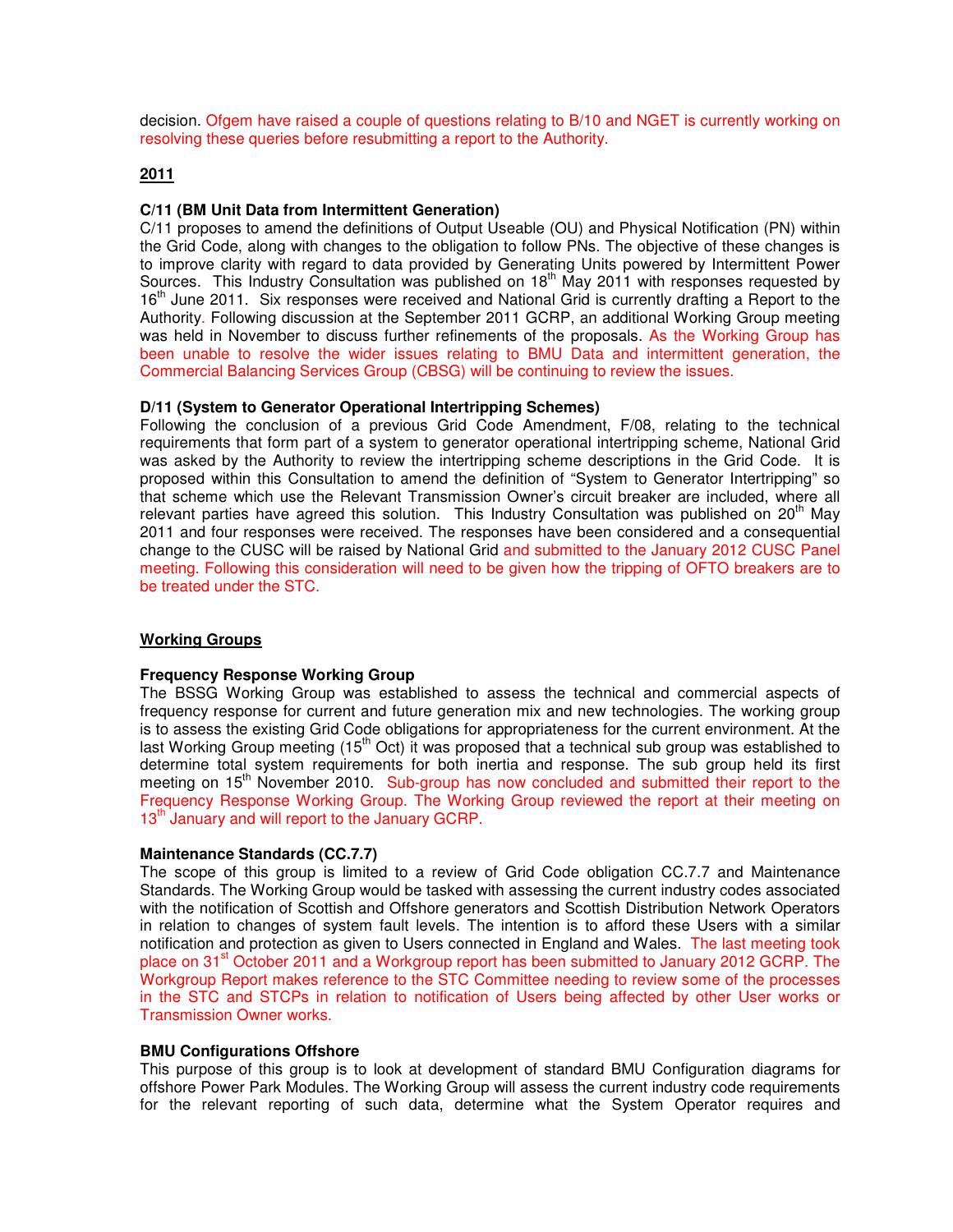consequently develop code modifications for the provision of such information. The last meeting took place on  $7<sup>th</sup>$  December with the next one scheduled for  $26<sup>th</sup>$  January 2012.

#### **Electricity Balancing System Group (EBSG)**

The scope of this group is limited to that of the Electricity Balancing System, and the Balancing Mechanism and Ancillary Services data and instructions that it will support. The group will consider the changes requested by the industry in response to National Grid's consultations and also any changes that are offered as part of the standard vendor system. The group has established two subgroups EBSIT (focusing on IT issues) and EBSMSM (focussing on Multi Shaft modelling). The next EBSG meeting is due take place in on 26<sup>th</sup> January 2012.